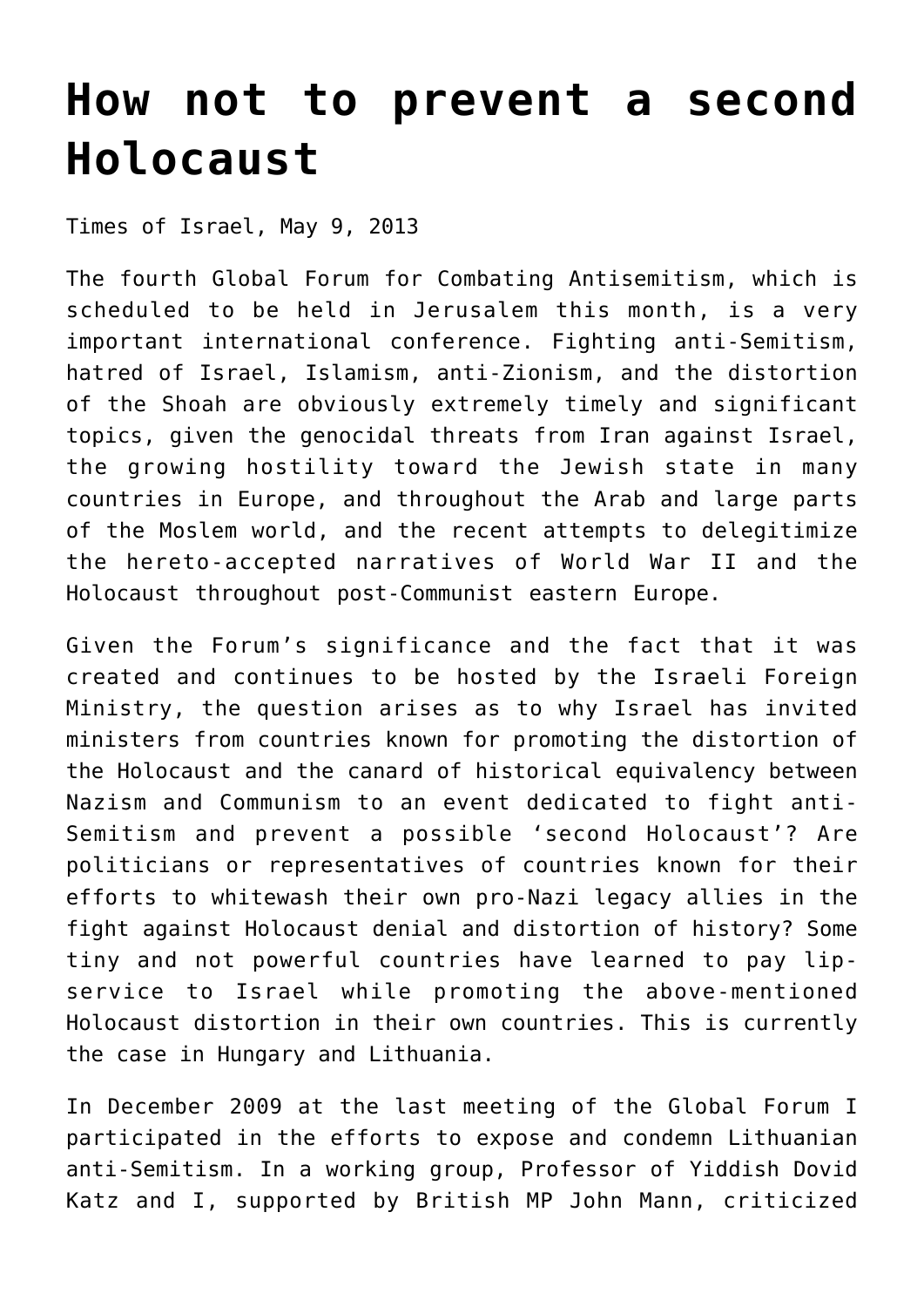Lithuanian anti-Semitism and Holocaust distortion. Our words fell on deaf ears and we were shocked and chagrined when the featured guest speaker, the Foreign Minister of Lithuania, failed to address this issue at all, and whitewashed the serious problems his country faced in this regard.

Now, in May 2013, a representative of the Lithuanian government has again been invited as an honored guest to address the fourth Global Forum. Are there no other, more worthy, countries to invite, when it comes to fighting anti-Semitism and unfair criticism of Israel? Was our criticism in December 2009 completely useless?

After the program for this month's conference was publicized, [Efraim Zuroff, the director of the Simon Wiesenthal Center's](http://www.timesofisrael.com/nazi-hunter-chides-israel-over-anti-semitism-conference/) [Israel office, said](http://www.timesofisrael.com/nazi-hunter-chides-israel-over-anti-semitism-conference/) senior government officials from Lithuania, Greece, Hungary and Ireland should not be allowed to attend – much less speak at – the Global Forum for Combating Antisemitism.

The opportunity to address the conference by visiting dignitaries should be a prize given to people who are leading the fight against anti-Semitism, and not to individuals representing countries in which the problem is among the worst in Europe, if not the worst.

This was not the first time that the well-known Nazi-hunter had drawn attention to this problem. In December 2009 Zuroff already criticized the invitation of the then Lithuanian Foreign Minister:

I am referring primarily to the invitation to Lithuanian Foreign Minister Vygaudas Usackas to participate as a special guest of the forum, but also to the presence there of two right-wing Hungarian politicians, Zsolt Semjen and Zoltan Balog, both of whom have made very negative comments about Hungarian Jews.

It is somehow both predictable and shocking that high-ranking